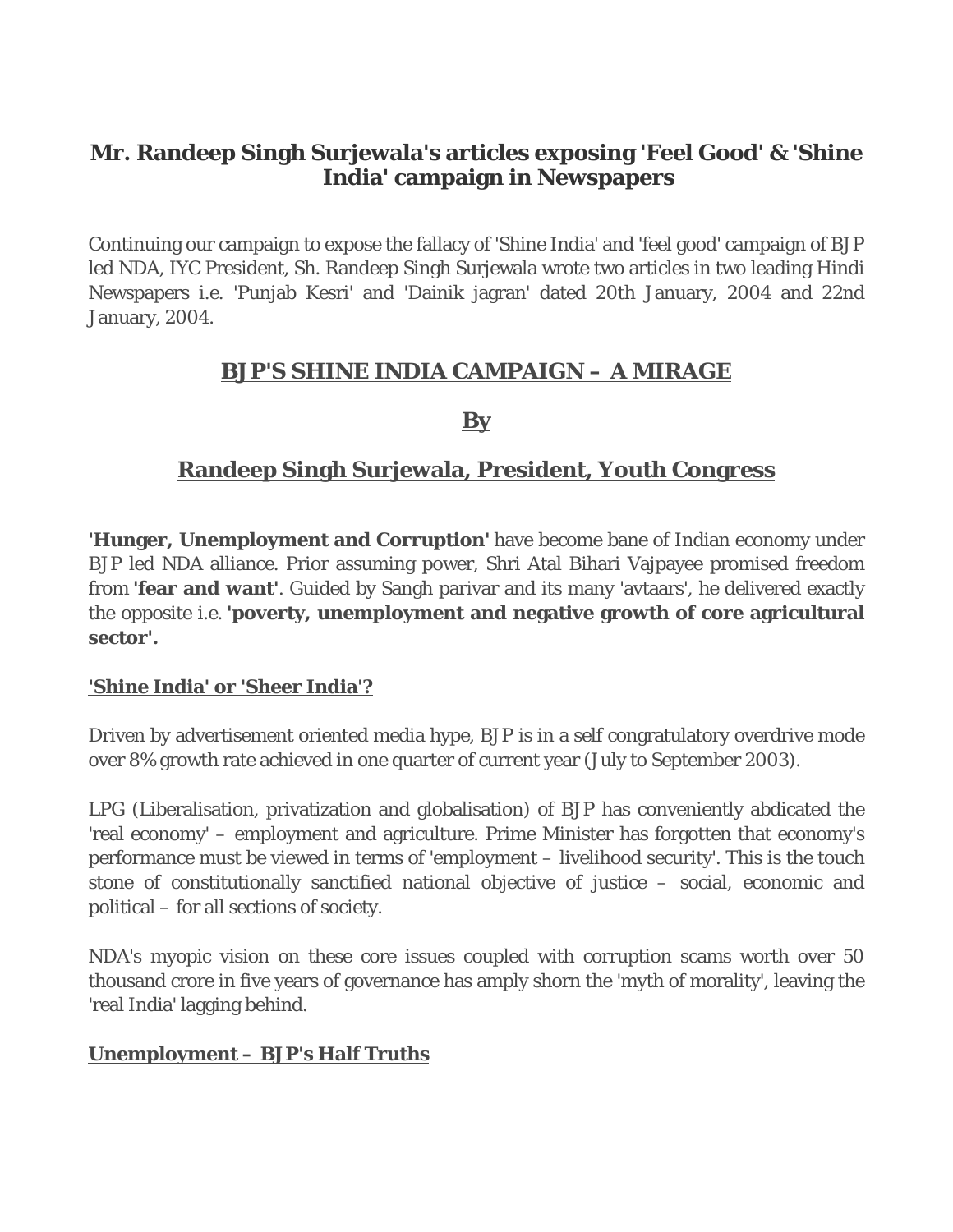Not since pre-independence India, unemployment has been this steep. Under BJP, unemployment rate has seen a quantum jump from 5.99% in 1993-94 to 7.32% in 1999-2000. Add to it the drastic decrease in total employment – from 282.45 lac in 1996-97 to 277.89 lac in 2001-01. 'Feel Good' driven BJP's policies have ensured that 'public sector employment' has been reduced from policies have ensured that 'public sector employment' has been reduced from 195.60 lac in 1996-97 to 191.38 lac in 2000-01 while thereforms oriented and concessions driven 'private sector' has also seen job reductions from 86.85 lac in 1996-97 to 86.52 in 2001 (Economic survey, CSO survey Government of India).

Pace of employment slowed down from 2.07% to 1.07% over last decade ending 1999-2000. What is even more worrisome is that over last six years, we have added 84 lac unemployed every year while only 30 lac have found jobs.

9th Five Year Plan (1997-2002) promised 5.40 crore jobs. Prime Minister promptly declared creation of one crore jobs per year. It turned out to be white lie. NDA has again announced its grandiose plans of creating five crore jobs in the just released 10th Five Year Plan document (2002-2007). Its record of promises and delivery has, however, never matched.

## **Poverty Alleviation/ Employment Generation Schemes Perjury of People's Faith**

Government statistics reveal rank callousness, failure to utilize funds meant for employment generation schemes and even a certain amount of political dishonesty.

- 1. Prime Minister, Shri Vajpayee launched 'Pradhan Mantri Gram Sadak Yojna' with great fan fare on his own birthday i.e. 25th December 2000 for providing 1,60,000 roads to unconnected habitations at a cost of Rs. 60,000 crore by April, 2007. To finance the scheme, a diesel cess of Rs. 1 per liter was imposed resulting into a collection of over Rs. 10,000 crore till date. As against this, only 10,882 roads have been constructed uptill December 2002 at a cost of Rs. 3321.59 crore meeting only 6.8% of the target in two years.
- 2. Economic Survey reflects a total of 26.3 crore ppor in India. At 5 persons per family, it is 5.20 crore poor families. Prime Minister, Shri Vajpayee launched 'Antoyada Anna Yojna' on his own birthday i.e. 25th December 2001 for providing 25kg. of foodgrains per family per month (300 Kgs. Per annum) in order to cover 1 crore poorest family out of BPL families 2002-03 figures reveal that only 16.78 lac ton foodgrains have been lifted. It clearly establishes that scheme failed to reach 44.1% of targeted families (16.78 lac ton / 300=55.93 lac families) in the very first year.
- 3. In 'Swaran Jayanti Gram Swarojgar yojna', an amount of Rs. 838.84 crore remains unutilized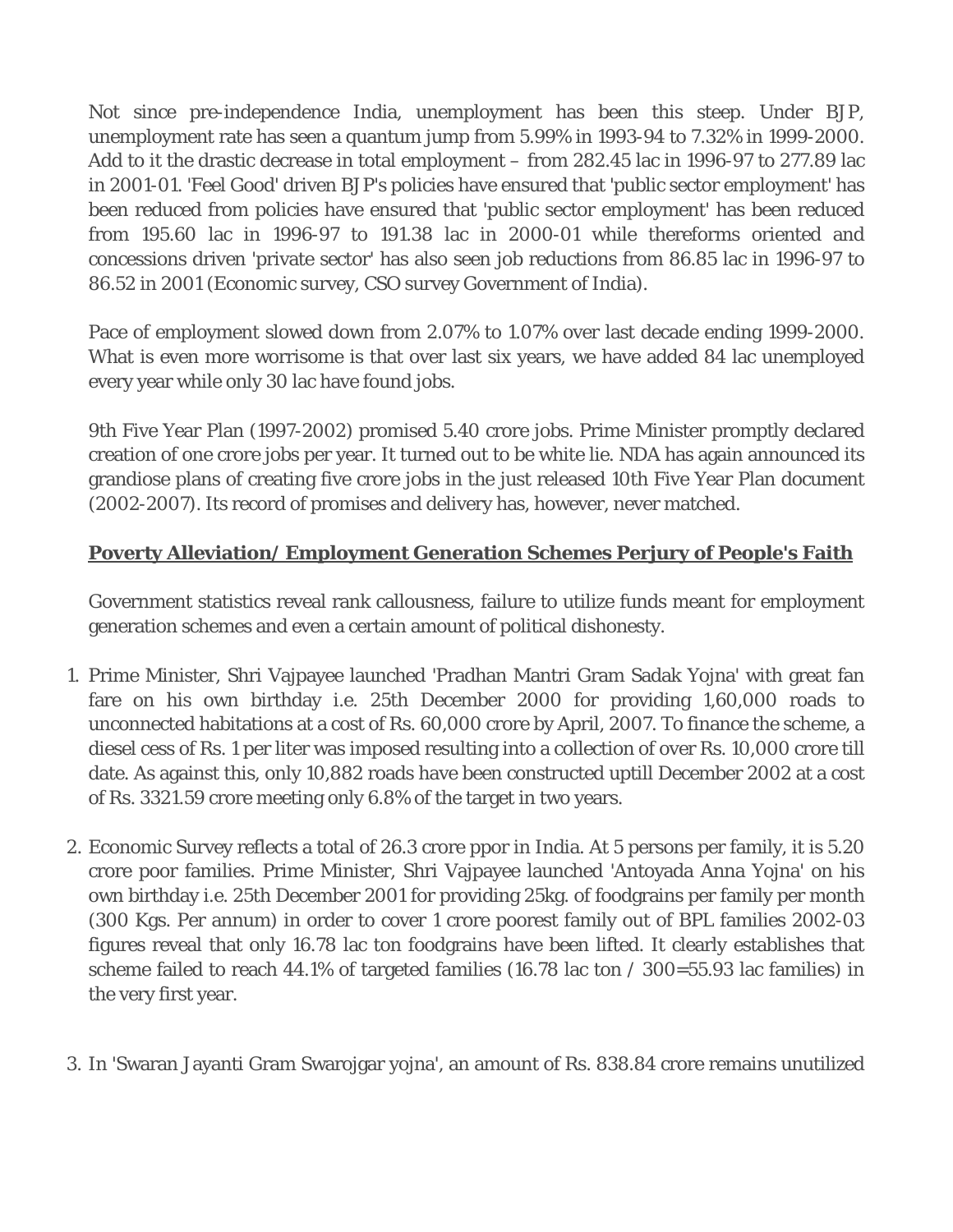for over 3 ½ years (April 1999 to December 2002) indicative of government's priorities.

- 4. In 'Swaran Jayanti Shehri Rojgar Yojna', an amount of Rs. 128.79 crores remained unutilized out of a total budgetary allocation of Rs. 168 crores in 2001-02. In 2002-03, an amount of Rs. 73.61 crore only has been utilized in this scheme as against budgetary allocation of Rs. 105 crore.
- 5. In 'Pradhan Mantri Gramodaya yojna' for providing rural shelter, an amount of Rs. 135.34 crore has not been inexplicably released by Government out of a total Central allocation of Rs. 406.85 crore in 2001-02. Similarly, despite a budgetary allocation of Rs. 256.85 crore for 'Valmiki Ambedkar Awas Yojna', a sum of Rs. 44.98 crore has been withheld by Government of India.

Pronouncement then performance seen to be the key to poverty alleviation by NDA.

### **Agricultural Growth – A Systematic Deception**

Agriculture runs the giant wheel called India. Agriculture contributed 25% of gross domestic product (GDP), employs 59.8% of total work force and supports 2/3rd of 105 crore population.

Under BJP's rule, we have seen a shocking reduction of Central Plan outlay for 'Agriculture and Allied Sector' from 3.38% of the Central plan outlay in 1996-97 to 1.62% in 2002-03. Similar reduction has been seen for 'Irrigation and Flood Control' from 1.05% of Central plan outlay in 1996-97 to 0.28% in 2002-03. Even Public Sector investment in agriculture has grossly reduced from Rs. 24,524 crore (in the period 1991-96) to Rs. 13,596 crore (in the period 1998-2001).

GDP – Agricultural Sector Rate has, thus, seen a decline from 4.8% (in the period 1992-93 to 1996-97) to 1.7% (in the period 1997-98 to 2001-02). Share of agriculture in Gross Domestic Product (GDP) has been reduced from 34.93% in 1990-91 to 25% in 2002-03. Share of agriculture as a percentage of India's exports has been reduced from 20.33% in 1996-97 to 14.04% in 2001- 02.

Slump in this prime mover of development engine resulted in a marked reduction of growth rate in 'Agricultural Employment' from 2.47% (in the period 1987-88 to 1993-94) to 0.14% (in the period 1993-94 to 1999-2000). A natural corollary of the above is that percentage of work force dependant on agriculture as an avocation has been reduced from 63.9% in 1993-94 to 59.8% in 1999-2000.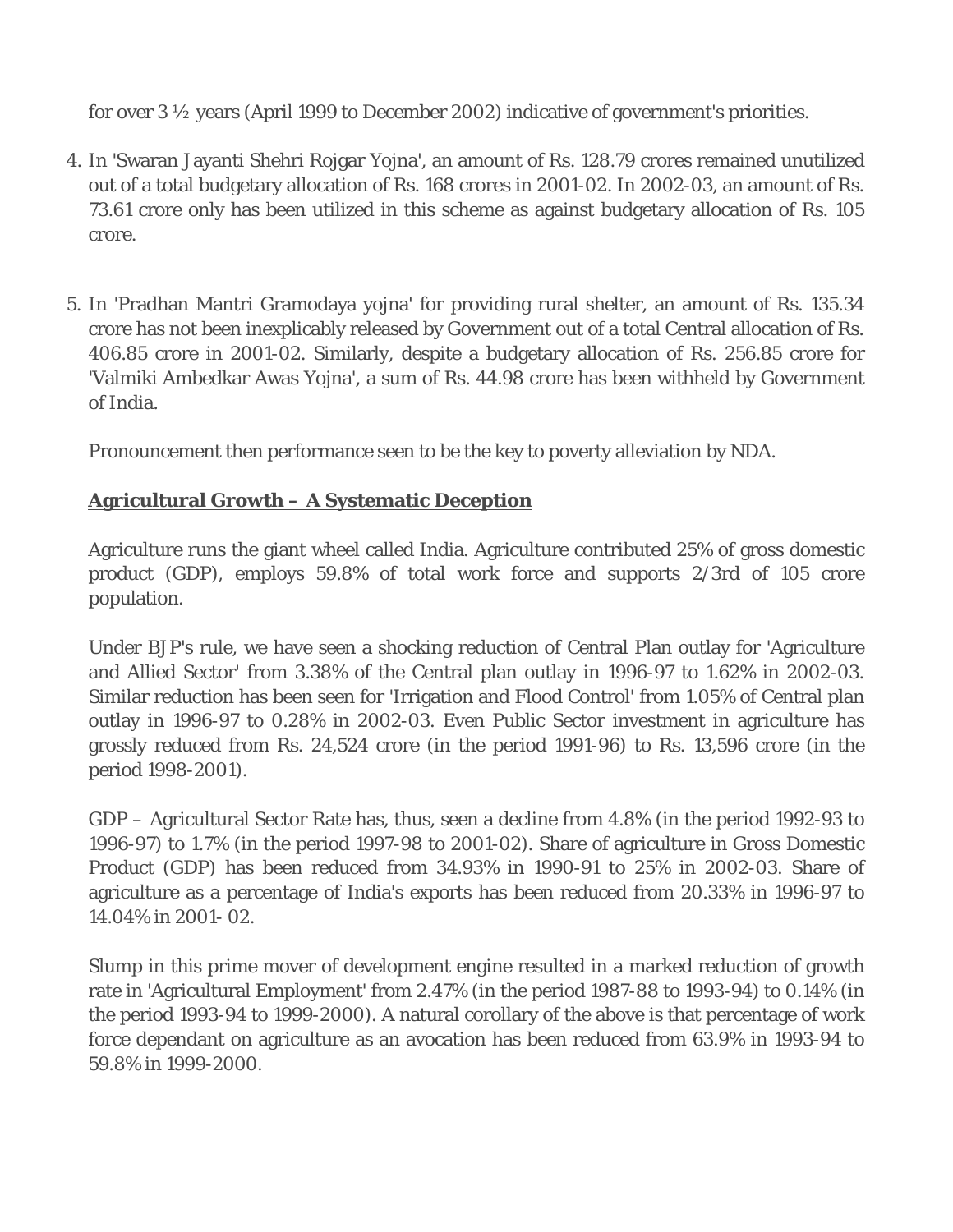Even in this blessed monsoon year, Kharif output of foodgrains is lower than two years ago. Rabi predictions are no better. Under 1991-96 Congress regime, India became a net exporter of edible oils. Under BJP, edible oil import bill has zoomed to \$ 2000 million. Lopsided antifarmer policies, unabashed rise in input costs, rising indebtedness, failure to link cost of production to minimum support price and designed abolition of minimum support price mechanism has caused a spate of suicides putting a question mark on the very future of Indian agriculture.

## **Finance Minister's Capitalistic outpourings – A post-dated Cheque of a Failed Bank.**

By-passing Parliament once again, Finance Minister announced freebies including huge tax cuts on the capitalistic/luxurious goods for nouveau-riche an upper middle class, on 8th and 9th January, 2004. These announcements levy an admitted burden of 11,000 crore rupees as per Finance Ministry. Rural India including lower middle class, poor, unemployed, farmers and farm labourers were once again given a go-bye. While BJP reduced excise duty on aviation fuel to half, scraped the inland as also outbound air travel tax, cut duty on non-farm goods to 20% on Digital Video Discs to 0%, on mobile phone to as low as 9% prices of diesel – life line of 72.2% people living in rural India – were increased by agricultural goods. What is shocking is that not even a rupee has been increased in MSP of wheat and other Rabi crops.

Now that BJP is on the edge of being voted out, they announced a media driven agricultural reform package of Rs. 50,000 crore for agricultural sector and Rs. 10,000 crore for small scale Industries. Where were they all these six year? Finance Minister knows that there is absolutely no money in the kitty. It will not be necessary for BJP – led NDA to produce the money – or admit they don't have it – till after the elections. It is a post-dated cheque on a failed bank.

#### **'Feel Good' is 'Feel Deceived'**

'Marketing Gurus' designed, advertisement propelled, publicity driven, CII/FII's inspired and power hungry 'feel good' of Shri Vajpayee led NDA is 'feel deceived' for the poor, unemployed youth, farmer and farm labourer of India comprising of over 800 million. It is time to call the hoax.

#### **These Are the News Clippings**